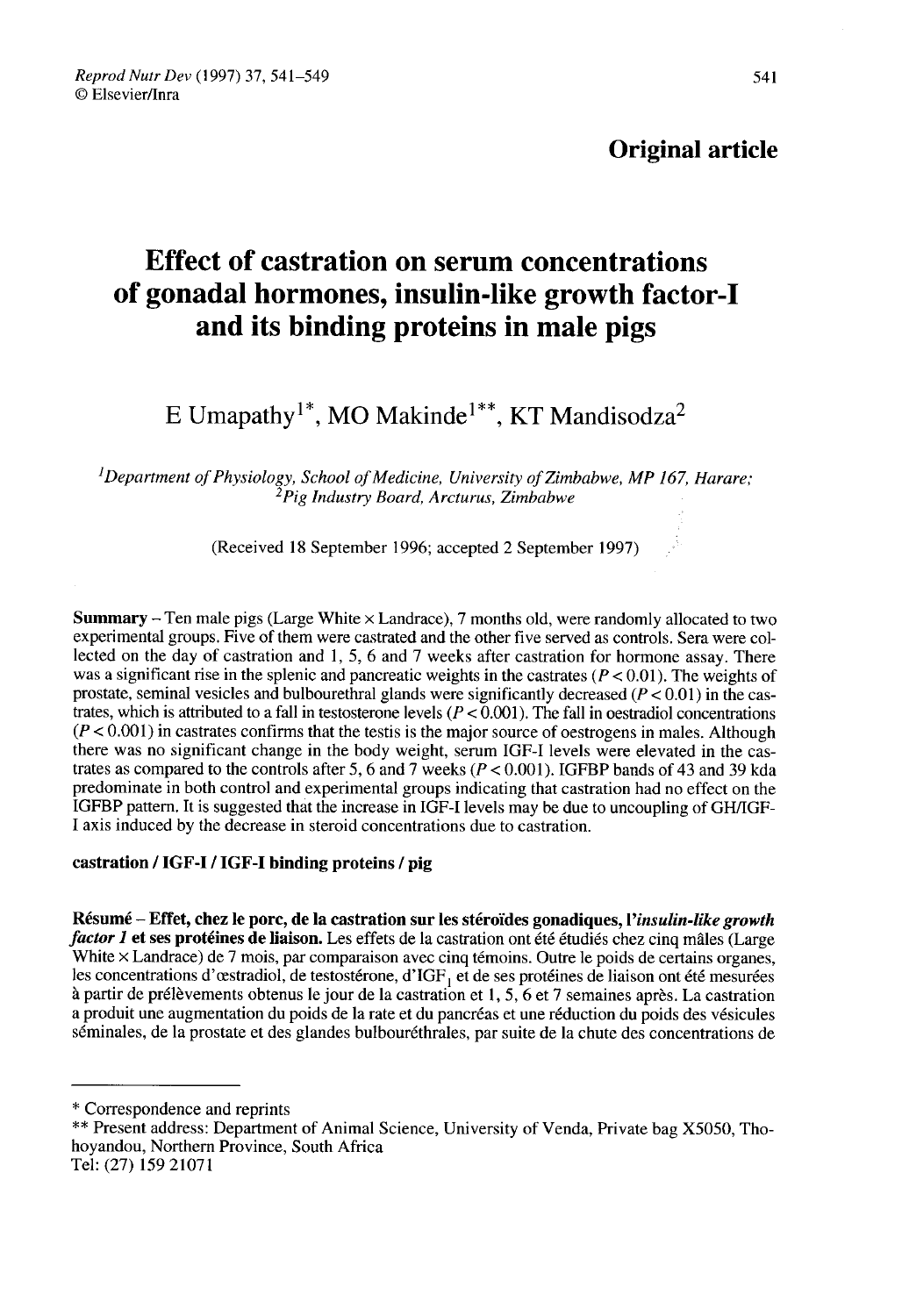testostérone ( $p < 0.001$ ). Malgré l'absence d'effet sur le poids corporel, la castration a induit une élévation des concentrations d'IGF<sub>1</sub> à 5, 6 et 7 semaines par rapport au contrôle. En revanche, les pro-<br>téines de liaison des IGF de 43 et 39 kDa n'ont pas varié. La chute des niveaux de stéroïdes générée<br>par la castrati téines de liaison des IGF de 43 et 39 kDa n'ont pas varié. La chute des niveaux de stéroïdes générée<br>par la castration pourrait altérer les relations entre GH et IGF<sub>1</sub>, produisant ainsi l'élévation de l'IGF<sub>1</sub> observée.

#### castration / porc / stéroïdes / IGF1 / IGFBP

# INTRODUCTION

Insulin-like growth factor-I (IGF-1) is a growth hormone (GH)-dependent peptide that plays an important role in growth and differentiation of many tissues (Florini et al, 1991). It circulates in blood bound to specific binding proteins (IGFBP) of approximately 18 and 43 kDa (Smith, 1984). IGF-I and IGFBPs in serum have been studied in gilts and sows under various experimental conditions including ovariectomy (Barb et al, 1992; Howard and Ford, 1992; Killen et al, 1992; Cox et al, 1994; Klindt et al, 1994). In boars, castration led to a fall in serum GH and IGF-I levels (Arbona et al, 1989; Dubreuil et al, 1989; Louveau et al, 1991). In rats, pre-pubertal castration led to a further increase rather than ablation of the pubertal IGF-I surge indicating an impor tant functional relationship between hypothalamic-pituitary-gonadal function and hormonal regulation of peripubertal circulating IGF-I levels (Handelsman et al, 1987). Even when GH levels are high, serum IGF-I concentration is dependent on the nutritional state of the animal and is decreased with energy deficiency (Prewitt et al, 1982), protein deficiency (Maes et al, 1988) and in starvation (Maes et al, 1984). During nutritional restriction, the GH/IGF-I axis becomes uncoupled in swine, which may limit the expression of the anabolic effects of GH (Buonomo and Baile, 1991). It has been found that 43- and 39-kDa IGF-BPs decreased with weaning and fasting, while the 29-kDa band increased with weaning and fasting (White et al, 1991). Although changes in metabolic status can mediate

short-term nutritional effects on reproductive function (Booth et al, 1994), the actual mechanisms mediating nutrition-reproduction interactions are not well-defined. In male calves, serum concentrations of testosterone, IGF-I and IGFBP-3 increase together, but independently, during the onset of puberty (Renaville et al, 1996). However, reports on castration-induced changes in the serum IGFBP levels in boars are scanty.

Therefore, the aim of the present study was to investigate the effect of castration on serum gonadal hormones (testosterone and estrogen), serum concentrations of IGF-I and serum IGFBP patterns in nutritionally deprived boars.

# MATERIALS AND METHODS

Ten intact male pigs (Large White  $\times$  Landrace), 7 months old, weighing 70-80 kg were randomly allocated to two experimental groups. These pigs were fed a raw soyabean-based diet from birth. Five of them were castrated by the following procedure. After anaesthetising the pigs with ketamine, both testes were gently displaced from the scrotal sacs and exteriorized through a median supra-pubic incision, 3 cm long. The blood supply to the testis was properly obliterated by ligating the spermatic cord. By using an orchidometer, the testes were incised and the spermatic cord returned to the scrotum. The skin and the tunica albuginea were sutured and antibiotic was sprayed at the site of the wound. They were then fed ad libitum a cereal-soya diet containing 17.3% crude protein and 0.8% lysine.

Body weights were recorded and live weight gain calculated weekly.

Blood samples were taken from the inferior vena cava on the day of castration and 1, 5, 6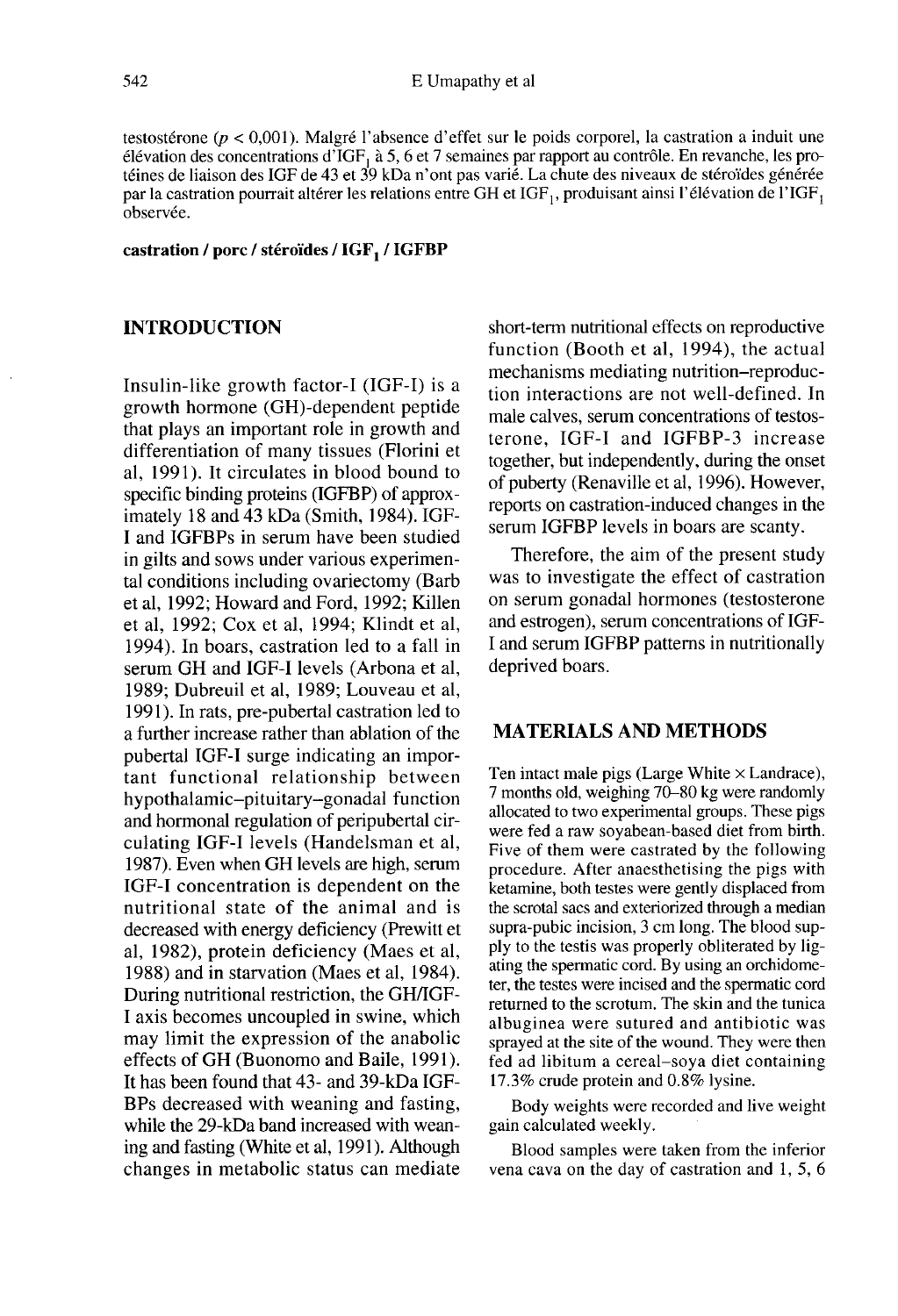and 7 weeks postcastration, for hormone assay. Serum samples were frozen at -80 °C until analysis. Sera were transported frozen to the School of Biological Sciences, University of Manchester, UK, where radioimmunoassay of IGF-I and western blot analysis of IGFBPs were carried out. Even though none of the extraction methods completely removed or inactivated binding proteins, all samples yielded IGF-I displacement curves that were parallel to that obtained for IGF-I standard (Frey et al, 1994). The acid-ethanol extraction efficiency was estimated to be  $100 \pm$ 12% and was successfully employed in gilts (Charlton et al, 1993).

### IGF-1 assay

The IGF-I assay and the western ligand blotting of IGFBPs were as described elsewhere (Huang et al, 1994). IGF-I was determined by radioimmunoassay (RIA) after acid-ethanol extraction, applying a guinea-pig antiserum raised against human recombinant antigen (gift from Professor Bouilon and Professor Verhoven, University of Leuven, Belgium). The human recombinant IGF-1 (gift from Dr A White and Dr S Crosby, University of Manchester) was used as standard and tracer and iodinated using the chloramine-T method. The antiserum displayed  $< 0.01\%$  crossreaction with insulin and  $< 1\%$  with IGF-2. The specific activity of iodinated IGF-1 was about  $300-400$  Bequerel/ $\mu$ g, the intra-assay coefficient of variation being 7.76%.

## Western ligand blotting

Sera from five castrated animals collected before and after castration (5 weeks and 7 weeks postcastration) were subjected to ligand blotting. A 2.5-µL aliquot of each serum was mixed with  $22.5$ -µL sample buffer [62.5 mM tris (pH 6.8), 5% SDS, 10% sucrose and 0.02% bromophenol blue], and heated to 60 °C for 10 min before being loaded onto a 12.5% discontinuous SDSpolyacrylamide gel. The samples were electrophoresed at  $25$  mamp  $(1.5-2.0 h)$ , under nonreducing conditions. Protein M, standards (Bio-Rad, Richmond, CA) were electrophoresed simultaneously in adjacent lanes. After electrophoresis, proteins were transferred to nitrocellulose membranes  $(0.2 \mu m)$ ; Schleicher and Schuell, Inc, Keene, NH) overnight at 200 mamp

at  $4^{\circ}$ C in Towbin buffer [25 mM Tris (pH 8.3), 192 mM glycine and 20% methanol] using a Hoefer (San Francisco, USA) electrophoresis transfer unit.

After the electrotransfer, the nitrocellulose membranes were air-dried, washed with TBS [10 mM Tris, (pH 7.4), 150 mM NaCI, and 0.05% sodium azide] and incubated with  $1\%$ nonfat dry milk in TBS on a rocking platform for 1 h at 24 °C. The membranes were washed with TBS containing 0.1% Tween-20 for 10 min and then incubated with  $[$ <sup>125</sup>I] IGF-1 (0.6  $\times$  10<sup>6</sup> cpm/mL) in TBS containing 0.1 % Tween-20 and 1 % BSA (Sigma) in plastic bags for 20-24 h at 4 °C on a rocking platform. After rinsing the membranes with Tween-20 and twice with TBS on a rocking platform for 15 min/wash, membranes were dried in air and exposed to X-Omat AR film (Eastman Kodak, Rochester, NY) at  $-80$  °C for 7–14 days. IGFBPs were visualized by autoradiography and  $M_r$  estimated by comparison to prestained protein standards.

#### Testosterone and oestradiol-17B assay

Serum testosterone and oestradiol levels were estimated by radioimmunoassay using specific kits (Code TRK 600, Amersham, UK and Kodak Amalide 8167356). The counting was carried out in a liquid scintillation counter programmed to calculate concentrations. The intra-assay coefficients of variation were 4.16 and 5.6%, and inter-assay coefficients of variation were 6.8 and 4.3%, respectively, as described earlier (Umapathy et al, 1993).

### Collection of organs

The pigs were killed on the 7th week postcastration. The testes, the epididymis, the prostate, the seminal vesicles and the bulbourethral glands were dissected out, freed from adhering tissues and weighed. The liver, spleen, heart, kidneys and the pancreas were also dissected out, cleaned, blotted and weighed.

#### Statistical analysis

Data were analysed using Minitab statistical software, release 7, 8 and 9 and Students't-test was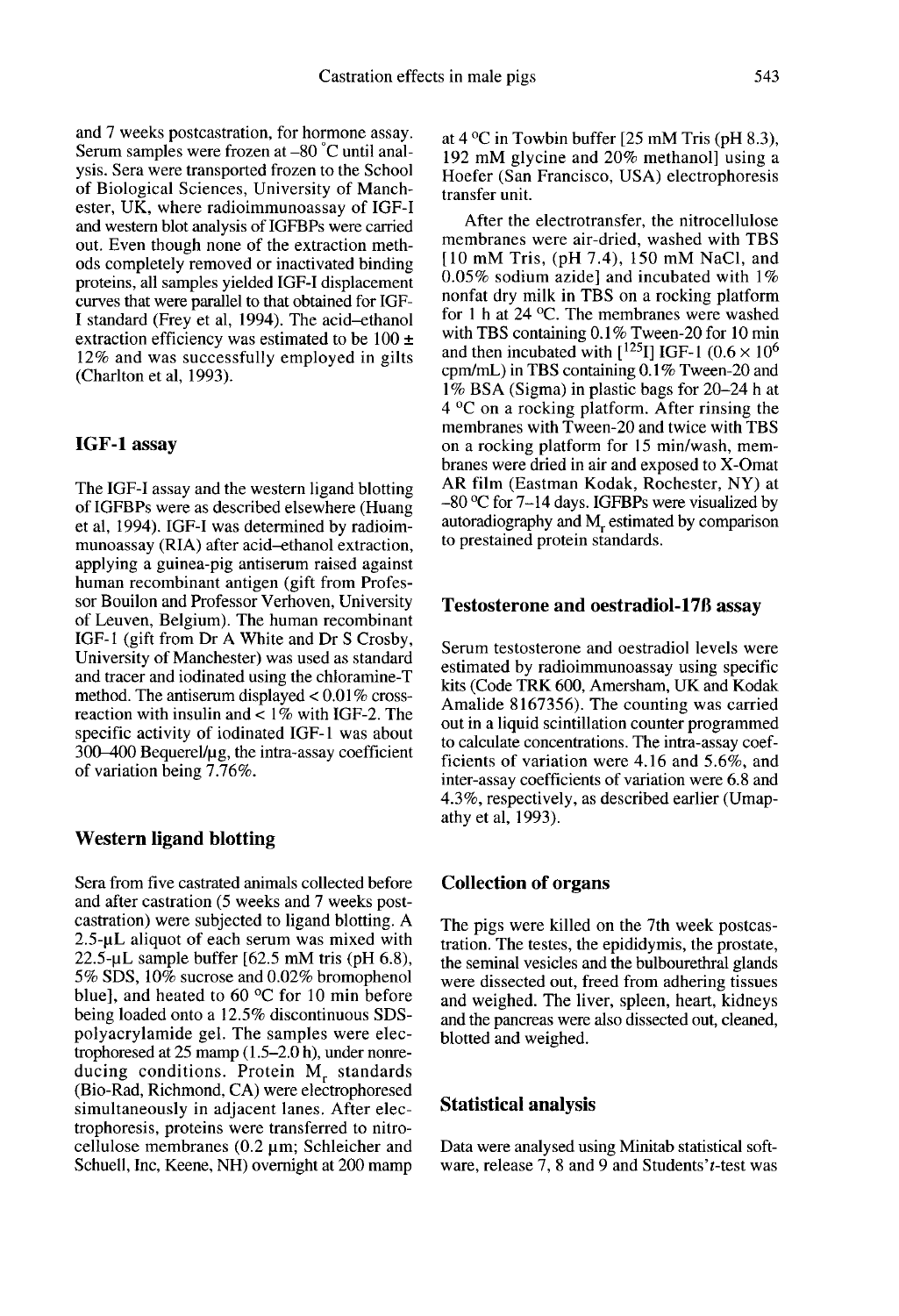applied to compare means of hormonal concentrations between controls and castrates at each week of observation.

# **RESULTS**

The influence of castration on live weight, growth rate and accessory sex gland weights are shown (table I). There was no signifi cant change in the live weight gain between controls and castrates. However, the weights of prostate, seminal vesicles and bulbourethral glands were significantly decreased in the castrated group  $(P < 0.01)$ . The weights of spleen and pancreas were increased in castrated pigs  $(P < 0.01)$ .

The testosterone levels fell to zero 5 weeks postcastration  $(P < 0.001)$  (fig 1). The oestradiol concentrations were significantly lower in the 5th, 6th and 7th week postcastration samples ( $P < 0.001$ ) compared to controls (fig 2).

IGF-I levels fluctuated between 45 and 62 ng/mL in both control and experimental pigs before castration. In the castrates, serum IGF-I concentrations showed a slight increase at 1 week postcastration  $(P <$ 0.003). Significant differences between control and castrate groups were seen in the 5th, 6th and 7th week samples  $(P < 0.001)$  (fig. 3).

Ligand blot analysis revealed the presence of five IGFBP bands with apparent M, of 43, 39, 34, 29 and 18 kDa in sera collected before and after castration (fig 4). The 43- and 39-kDa bands predominated in both pre- and postcastration samples.

# DISCUSSION

The weight gain achieved by the entire and castrated pigs was low and live weight was well below the normal weight usually achieved by Large White  $\times$  Landrace pigs at

Table I. Influence of castration on liveweight, growth rate and development of various organs at slaughter (means  $\pm$  SEM).

| Parameters              | Control            | Castrated          |
|-------------------------|--------------------|--------------------|
| Body weight             | $71.5 \pm 2.4$     | $73.4 \pm 3.1$     |
| $ADG$ (kg) (week 1)     | $0.07 \pm 0.01$    | $0.07 \pm 0.01$    |
| (week 2)                | $0.2 \pm 0.08$     | $0.2 \pm 0.07$     |
| (week 3)                | $0.3 \pm 0.07$     | $0.4 \pm 0.09$     |
| (week 4)                | $0.4 \pm 0.09$     | $0.5 \pm 0.09$     |
| (week 5)                | $0.4 \pm 0.09$     | $0.6 \pm 0.08$     |
| (week 6)                | $0.6 \pm 0.08$     | $0.7 \pm 0.09$     |
| (week 7)                | $0.5 \pm 0.07$     | $0.75 \pm 0.09$    |
| Body weight (kg)        | $93.5 \pm 3.4$     | $100.4 \pm 4.3$    |
| Liver $(g)$             | $1964.3 \pm 212.3$ | $1598.1 \pm 198.6$ |
| Heart $(g)$             | $455.7 \pm 10.8$   | $434.2 \pm 14.4$   |
| Kidneys $(g)$           | $271.3 \pm 8.7$    | $232.3 \pm 6.8$    |
| $S$ pleen $(g)$         | $110.4 \pm 6.7$    | $151.1 \pm 7.5^*$  |
| Pancreas (g)            | $115.3 \pm 7.2$    | $173.7 \pm 10.3*$  |
| Seminal vesicles (g)    | $121.3 \pm 12.3$   | $62.6 \pm 7.9*$    |
| Prostate $(g)$          | $10.7 \pm 0.9$     | $5.6 \pm 0.2*$     |
| Bulbourethralglands (g) | $124.9 \pm 12.2$   | $75.6 \pm 8.9*$    |

 $* P < 0.01$ .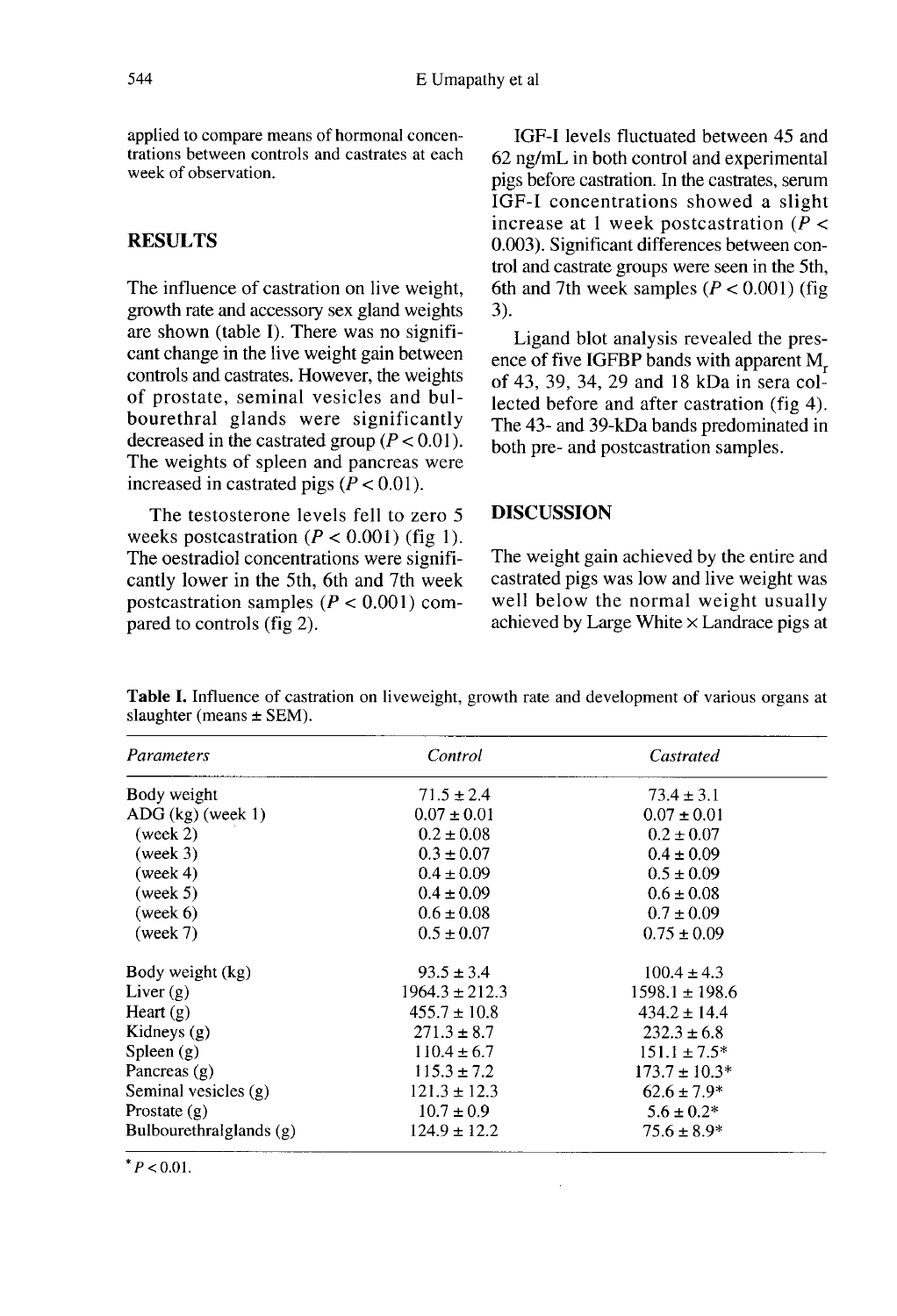

Fig 1. Effect of castration on serum testosterone.



Fig 2. Effect of castration on serum estradiol.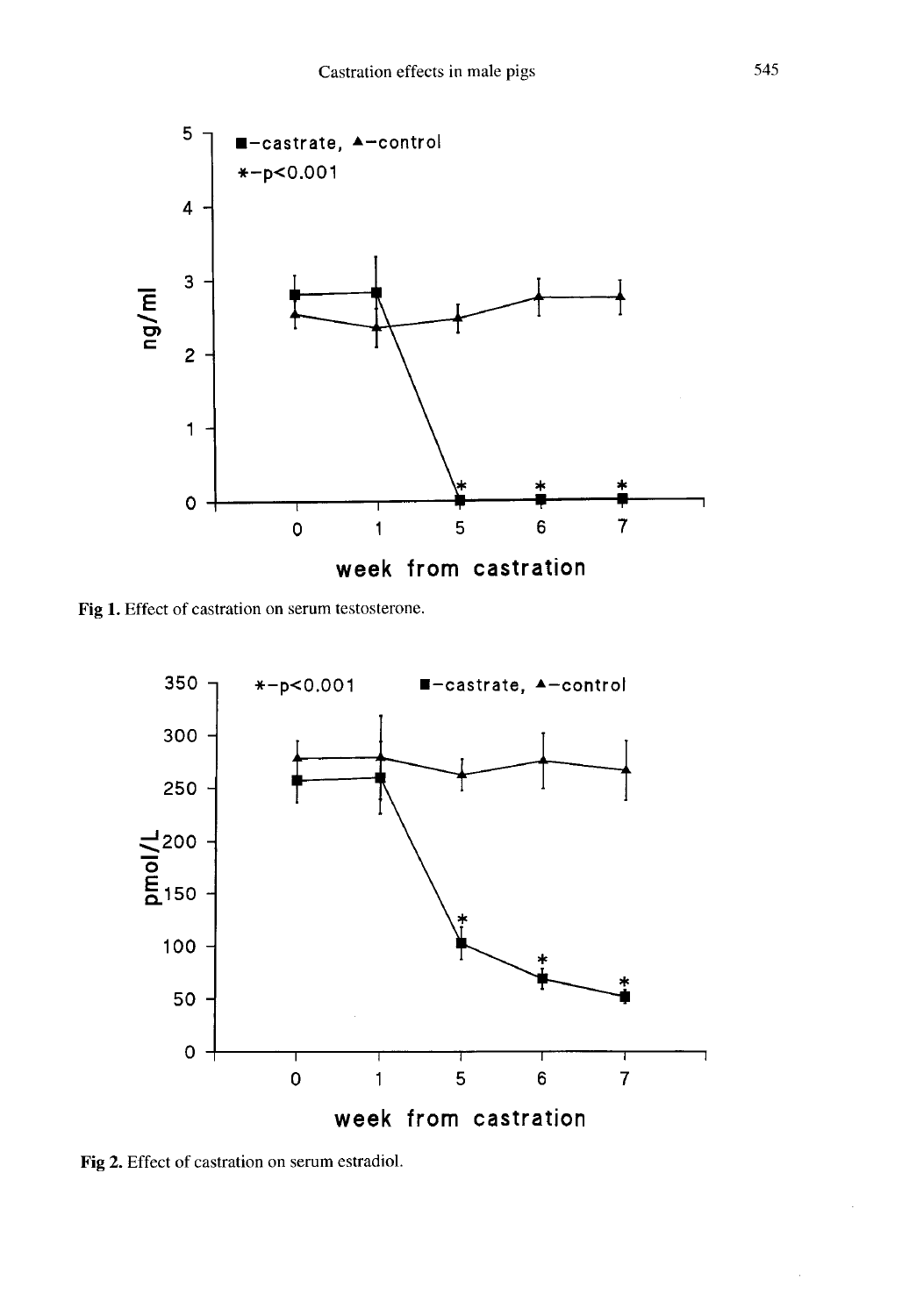

Fig 3. Effect of castration on serum insulin-like growth factor-I.



Fig 4. Autoradiogram of a <sup>125</sup>I-labelled IGF-1 ligand blot of the porcine serum. Animal No 1, on the day of castration (lane A); 5 weeks after castration (lane B); 7 weeks after castration (lane C). Animal No 2, on the day of castration (lane D); 5 weeks after castration (lane E); 7 weeks after castration (lane F); Animal No 3, 7 weeks after castration (lane G). Animal No 4, 7 weeks after castration  $(lane H)$ .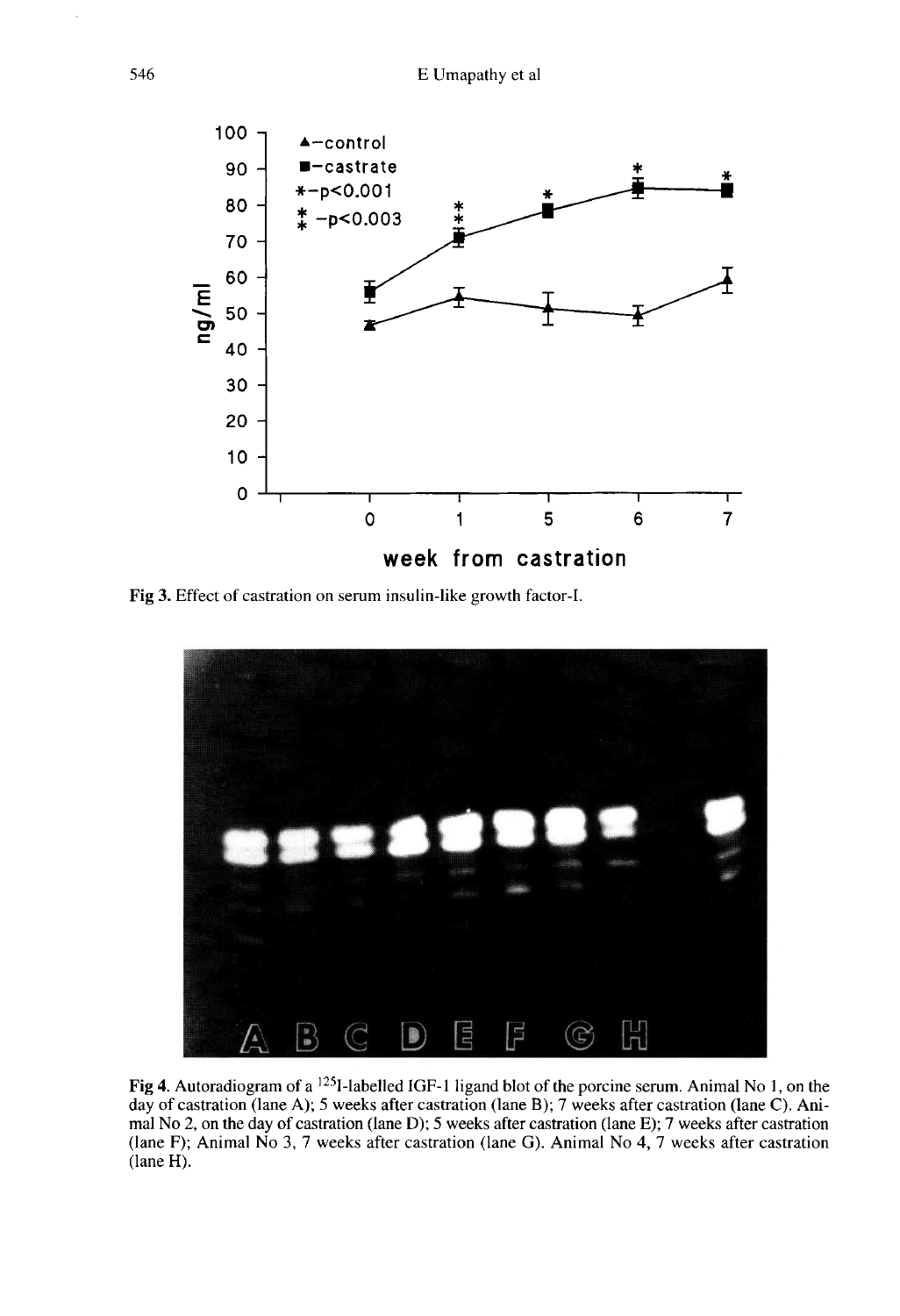8-9 months. This is probably because these animals were fed a raw soybean-based diet in the initial stages of growth (from birth to about 7 months of age). Concomitant to these body weight changes, serum IGF-I levels were also much lower compared to other studies using males of similar ages or slightly younger males and the same method of extraction (Louveau et al, 1991). This is also probably due to the fact that our pigs were underfed from birth. Such a hypothesis agrees well with earlier reports showing that feed restriction is susceptible to a decrease in circulating IGF-I in pigs (Buonomo and Baile, 1991; Cosgrove et al, 1992; Charlton et al, 1993). Similarly, underfeeding significantly reduces plasma IGF-I concentrations in heifers (Spicer et al, 1992). Lower concentrations of IGF-I under energy deficit result probably from an uncoupling of IGF-I secretion from GH secretion (Thissen et al, 1994).

The decrease in the accessory sex gland weights and the fall in testosterone levels to zero in castrated pigs confirms earlier observations that the structural integrity and functional aspects of the accessory sex glands are dependent on the androgens (Negro-Vilar et al, 1977). Present data do not show a fall in serum testosterone levels 1 week after castration, which is contrary to results from Bonneau et al (1982), who reported a sharp decrease in testosterone levels as early as 1 day after castration. However, Bonneau et al (1982) have also observed that plasma testosterone declines more slowly in lean than in fatty boars. The leanness of the boars from the present study might explain why the fall in serum testosterone was very slow in our boars compared to previous results.

Higher weights of the spleen and of the pancreas in castrated pigs is, to our knowledge, a new finding. Although raw soybean feeding decreased pancreatic enzyme activities, it did not cause pancreatic hypertrophy (Yen et al, 1977). This is in contrast to the response noted in the chick (Yen et al, 1973) and in the rat (Yen et al, 1971). In the present study, pancreatic hypertrophy seen only in castrated pigs suggests that the mechanism of compensatory hypertrophy of the pancreas in pigs may interact with the presence of the testicular hormones.

In the present study, serum IGF-I levels increased in the operated pigs after castration and became higher than in controls. This effect of castration is contrary to that observed by Louveau et al (1991) and Arbona et al (1989) in male pigs. In rats, prepubertal castration has been shown to increase serum IGF-I levels and the involvement of hypothalamic and/or hepatic programming in this process has been proposed (Handelsman et al, 1987). The involvement of gonadotrophins in prepubertal rise of IGF-I has also been suggested in bulls (Renaville et al, 1996).

Discordance between our results and those of earlier reports in pigs could be attributed to the fact that Louveau et al (1991) as well as Arbona et al (1989) realized castration at a younger age than us, well before puberty (30 days of age for Louveau et al, 1991; just 1 week of age for Arbona et al, 1989). Therefore, a possible impuniting of the somatotrophin axis during pubertal development could have occurred in our study in contrast to previ ous ones. Factors such as nutritional status, insulin and thyroid hormones are important modulators of circulating IGF-I levels (Buonomo and Baile, 1991). Therefore, the effect of undernutrition should also be taken into account to explain the differences between studies. Since fasting or restricted feeding uncouple the GH/IGF-I axis (Thissen et al, 1994), the influence of steroid hormones on IGF-I secretion may be altered in our pigs suffering chronically from undernutrition.

The pattern of binding proteins in our boars was similar to that reported in the plasma of sows and younger pigs of unspec-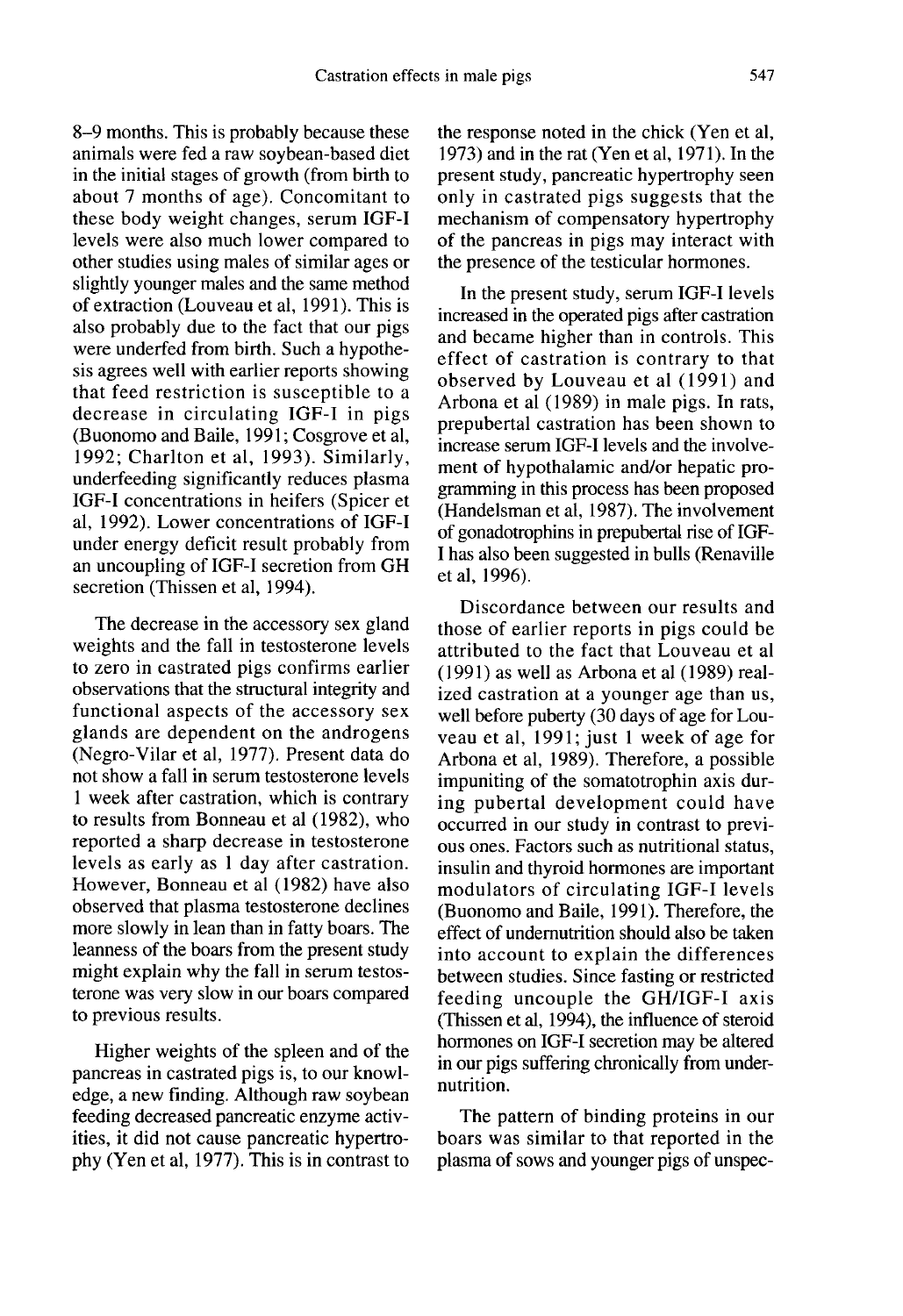ified sex (McCusker et al, 1988; Lee et al, 1991) with the 43- and 39-kd proteins being predominant. The IGFBP pattern does not seem to be affected by castration, in spite of an increase in IGF-I levels. Independent variations in concentrations of testosterone, IGF-I and IGFBP-3 were also observed during the onset of puberty in bulls (Renaville et al, 1996). This suggests that IGFBP-3 is not affected by gonadal hormones.

# **CONCLUSION**

Our experiment shows an unexpected increase in plasma IGF-I after castration in boars. Two hypotheses may explain this phenomenon: 1) the influence of testicular hormones is modified in slow-growing pigs; 2) testicular hormones have an impuniting effect and the influence of castration depends on the age at which it is performed.

# ACKNOWLEDGEMENTS

We are indebted to the British Council for funding  $E$  Umapathy to carry out the IGF-1 assay and the western ligand blots at the School of Biological Sciences, University of Manchester. The financial assistance of the University of Zimbabwe Research Board is also acknowledged. The authors wish to thank the workers from the Pig Industry Board for their able assistance. We wish to acknowledge the technical assistance of J Chamunorwa and G Tendaupenyu.

# REFERENCES

- Arbona JR, Marple DN, Russel DN, Rahe CH, Mulvaney DR, Jester G (1989) The effect of castration on plasma growth hormone, thyroid hormones and insulin-like growth factor one (IGF-1) in growing pigs.  $J$  Anim Sci 67 (suppl 1), 539 (abstr)
- Barb CR, Cox NM, Carlton CA, Chang WJ, Randle RF (1992) Growth hormone secretion, serum and cerebral spinal fluid insulin and insulin-like growth factor-1 concentrations in pigs with streptozotocin induced diabetes mellitus. Proc Soc Exp Biol and Med 201, 223- 228
- Bonneau M, Meusy-Dessolle N, Leglise PC, Claus R (1982) Relationships between fat and plasma androstenone and plasma testosterone in fatty and lean young boars following castration. Acta Endocrinol 101, 129-133
- Booth PJ, Craigon J, Foxcroft GR (1994) Nutritional manipulation of growth and metabolic and repro ductive status in prepubertal gilts. J Anim Sci 72, 2415-2424
- Buonomo FC, Baile CA (1991) Influence of nutritional deprivation on insulin-like growth factor I, somatotropin, and metabolic hormones in swine. JAnim Sci. 69, 755
- Charlton ST, Cosgrove JR, Glimm DR, Foxcroft GR (1993) Ovarian and hepatic insulin-like growth factor-I gene expression and associated metabolic responses in prepubertal gilts subjected to feed restriction and refeeding. J Endocrinol 139, 143-152
- Cosgrove JR, Tilton JE, Hunter MG, Foxcroft GR (1992) Gonadotrophin-independent mechanisms participate in ovarian responses to realimentation in feed-restricted prepubertal gilts. Biol Reprod 47, 736-745
- Cox NM, Meurer KA, Carlton CA, Tubbs RC, Mannis DP (1994) Effect of diabetes mellitus during the luteal phase of the oestrous cycle on preovulatory follicular function, ovulation and gonadotrophins in gilts. J Reprod Fertil 101, 77-86
- Dubreuil P, Pelletier G, Couture Y, Lapierre H, Peticlerc D, Morisset J, Gaudreau P, Brazeau P (1989) Castration and testosterone effects on endogenous and somatocrinin induced growth hormone release in intact and castrated male pigs. Domest Anim Endocrinol 6, 15-24
- Florini JR, Ewton DZ, Magri KA (1991) Hormones, growth factors, and myogenic differentiation. Ann Rev Physiol 53, 201-216
- Frey RS, Hathaway MR, Dayton WR (1994) Comparison of the effectiveness of various procedures for reducing or eliminating insulin-like growth factor-binding protein interference with insulin-like growth factor-I radioimmunoassays on porcine sera.<br>J Endocrinol 140, 229-237 Final SK, Ewton D2, Magit<br>growth factors, and myoge<br>*Rev Physiol* 53, 201-216<br>y RS, Hathaway MR, Day<br>parison of the effectiveness<br>for reducing or eliminating<br>tor-binding protein interfe<br>growth factor-I radioimmun<br>*J Endocr*
- Handelsman DJ, Spaliviero JA, Scott CD, Baxter RC (1987) Hormonal regulation of the peripubertal surge of insulin-like growth factor-I in the rat. Endocrinology 120, 491-496
- Howard HJ, Ford JJ (1992) Relationships among concentrations of steroids, inhibin, insulin-like growth factor-1 (IGF-1), and IGF-binding proteins during follicular development in weaned sows. Biol Reprod 47,193-201
- Huang ZH, Matson P, Lieberman BA, Morris ID (1994) Insulin-like growth factor binding proteins in serum and follicular fluid from women undergoing ovarian stimulation with and without growth hormone. Human Reprod 9, 1421-1426